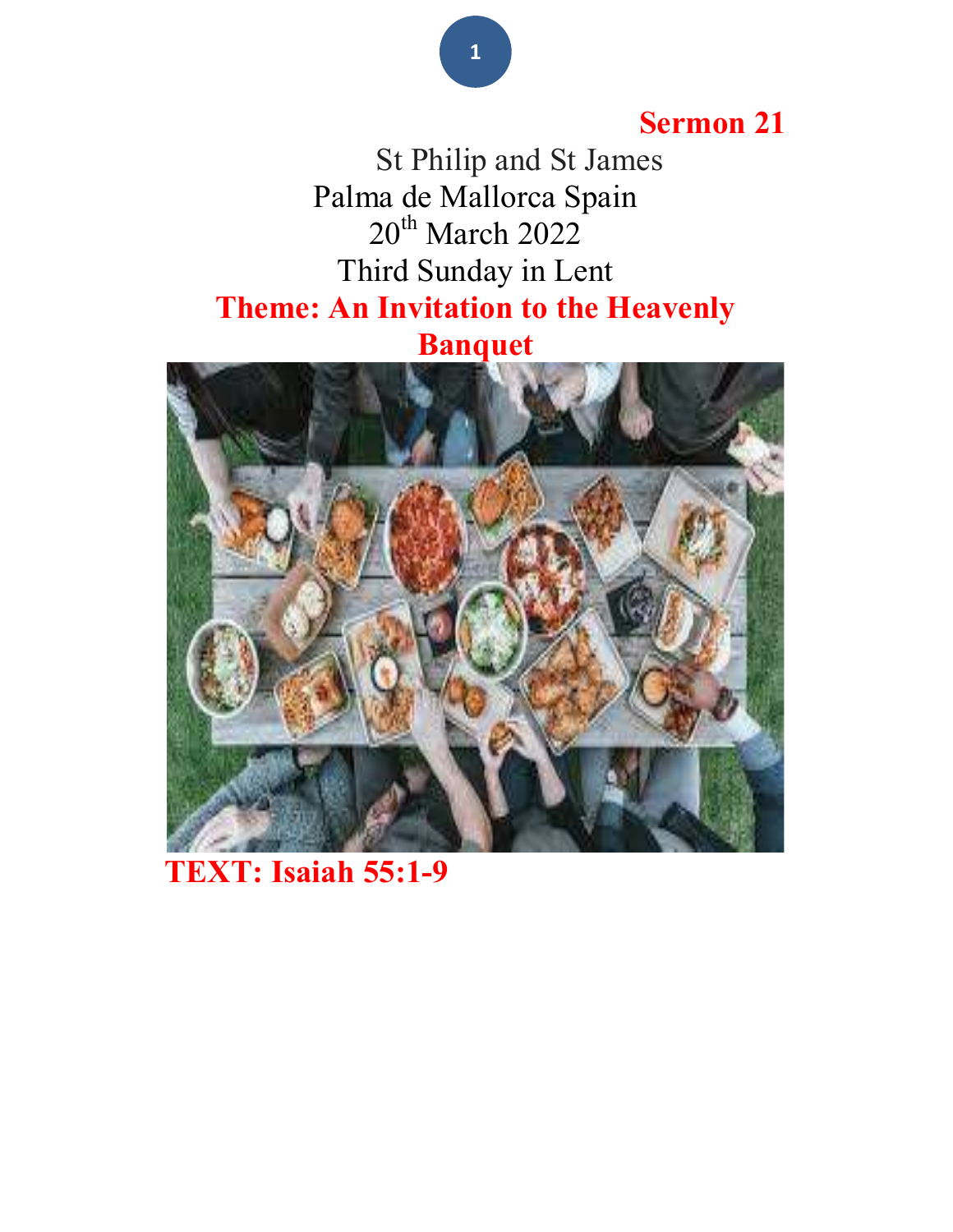## Introduction

In the name of God: the Father, Son and Holy Spirit. Amen. Today is the third Sunday in lent and my sermon is based on Isaiah Chapter 55: 1-9 and my theme is: An Invitation to the Heavenly Banquet. Chapter 55 serves as the conclusion to the second section of Isaiah that begins on chapter 40. Verses 1-9 are very rich to be preached in one sermon hence the need to divide them into small segments. A textual analysis of verses 1- 9 reveals the following divisions: section 1; verses 1-2; section 2; verses 3-5; section 3; verses 6-7; and section 4; verses 8-9. Today´s sermon is based on the first section that is verses 1-2 and I leave the rest of the verses for future sermons. To understand this text better, one needs to read it in the context of the Jews returning from the exile. They did not have money to buy bread and basic needs of life. Despite the allowance of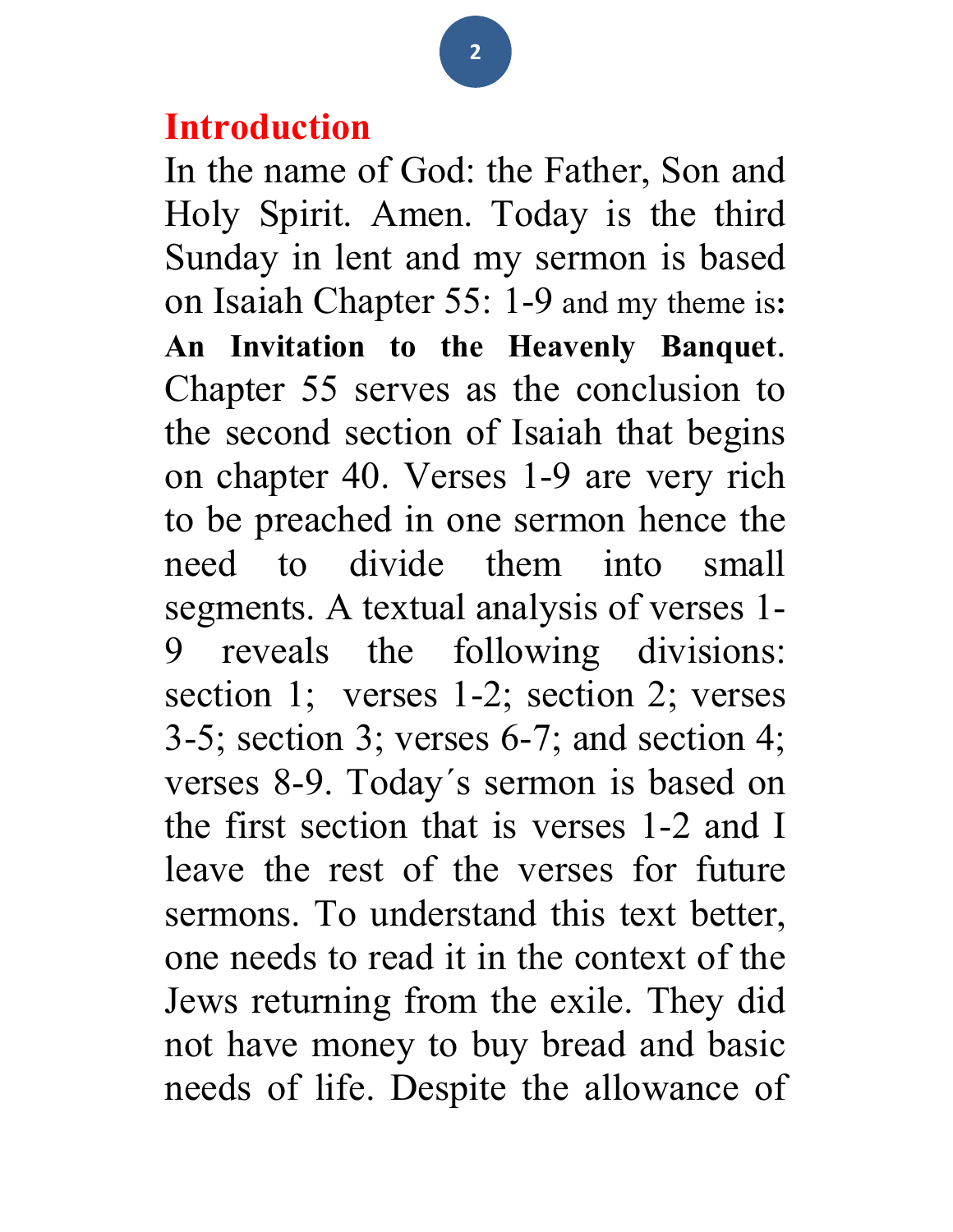Cyrus and the Persian Empire for them to return, it was not a prosperous time. The city had not been rebuilt since its destruction by the Babylonians fifty years earlier, social and economic structures were weak, and there were struggles for the most desirable land between the returnees and those who had been in the land in the meantime. Later, in the fifth century, Nehemiah would report that common farming families were having to borrow money and grain to pay their taxes, and even selling their children into debt slavery. If this in some way reflects sixthcentury conditions earlier as well, then the invitation to eat and drink without paying would have been both gracious and exceedingly welcome.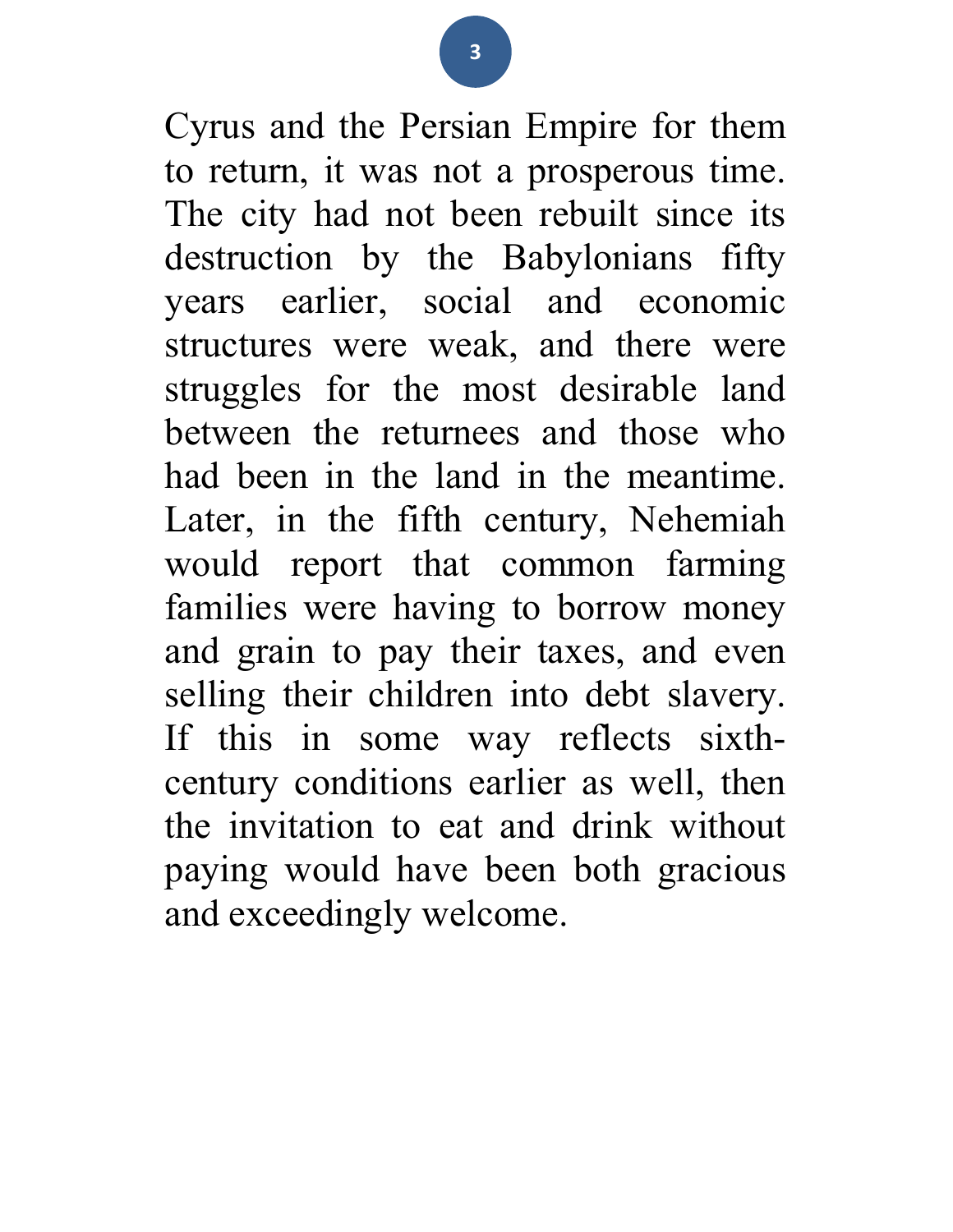# Exegesis of the Text

This invitation may not sound especially appealing to well-fed Christians. Many of us, after all, have all the wine, milk and bread we need. The prophet's Israelite audience is not well fed. Her enemies and exile have exhausted and decimated her. Desolation and death have wreaked havoc on Israel. As we read this text, we need to ask three questions:

- 1. Who are invited?
- 2. What are they offered?
- 3. What are they told to do in order to get it?

Here, they are two types of people who are being invited, first, those who are thirst and second, those who are broke. Therefore, the invitation is not open to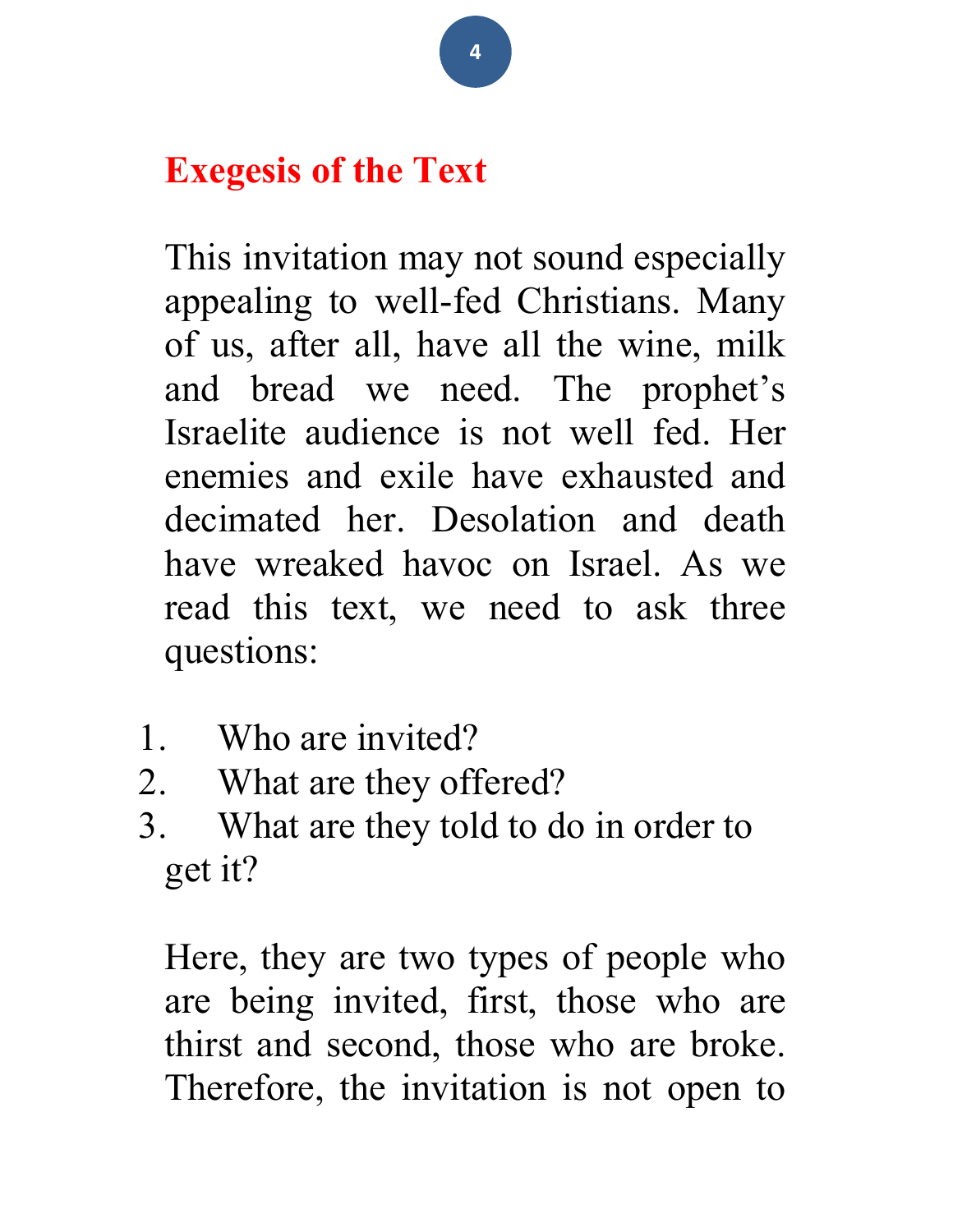everyone but to those who are thirst and broke. Thirst is a physical craving even stronger than the craving for food. A person cannot survive long without water. A person crossing a desert will crave for water above everything else. But hunger and thirst also serve as symbols for spiritual longings. Jesus will promise, "Blessed are those who hunger and thirst after righteousness, for they shall be filled" On a spiritual level, the self-satisfied and self-righteous don't hunger and thirst for righteousness, because they believe themselves to be perfectly all right—superior to other people. Those who exalt themselves are usually people who have reason to be proud of their achievements.

Further, the Bible often uses the banquet imagery as a symbol of salvation. God, after all, says, "Come and get it!" to all whom our sins burden. To all who are hungry for eternal life, God says, "Come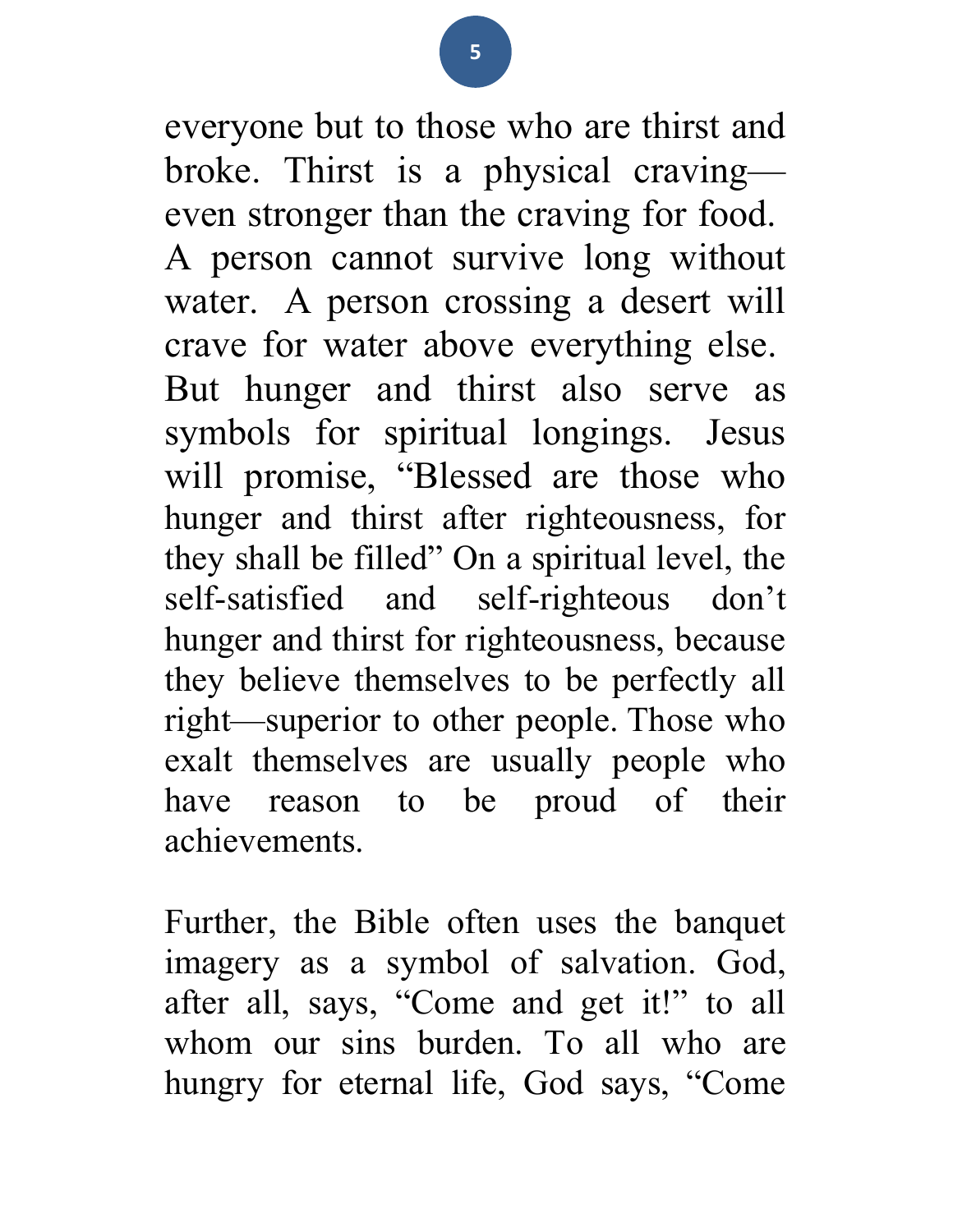and get it!" To all who thirst for Christ, the living water, God says, "Come and get it!" The words "without price" provide a clue. God is offering that which is without price—priceless—beyond price—too precious to have a price tag. Some people would protest that everything has a price tag and everyone has his or her price, but truly precious things in life are beyond price. If someone wanted to buy your child, what would you charge? How would you set the price? How much would you charge for your freedom? For your eyes? For your health? Those are priceless things. God is offering that which is priceless—too precious to have a price tag. Wine and milk serve as symbol for that which is beyond price—for that which sustains life. God is not offering just wine and milk but a place at the banquet table. What would a king charge for a place at his table? How much would you expect God to charge for a place at his table? If God were to name a price, how would you raise the money? This is an offer of pure grace. God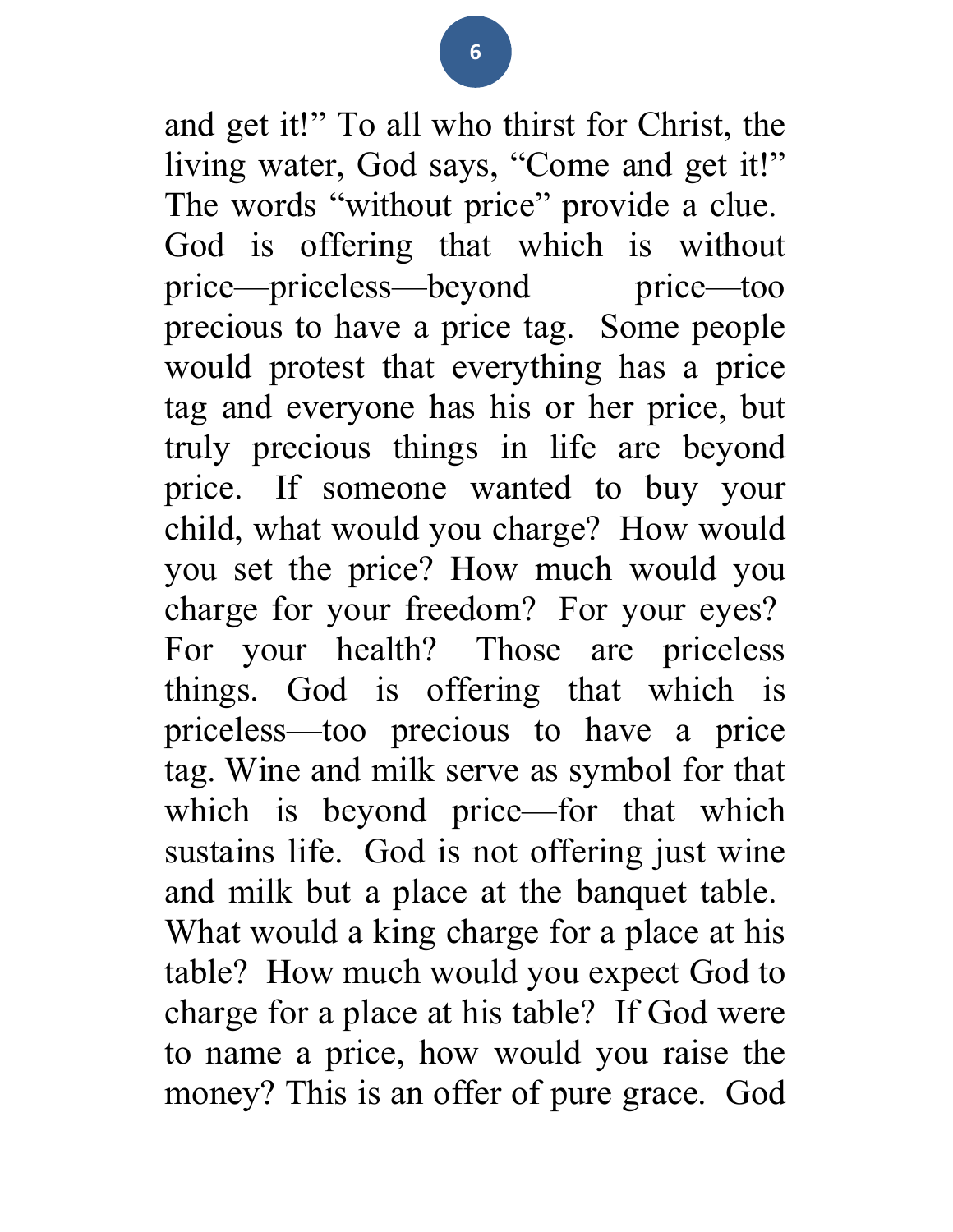has something priceless to offer, but he intentionally sets a price that everyone can afford—FREE! The only requirement is that we respond to the invitation—that we "come, buy and eat!" While this verse does not say that those who fail to respond will go hungry, it implies as much. "Come, buy, and eat!" is the invitation. Don't go hungry any longer! Yet while it cost God in Christ virtually everything, this meal costs you and me nothing. When it comes to our salvation, even the most materially wealthy people are like the materially poor people who line up outside soup kitchens and food pantries. In fact, the meal God offers in Isaiah 55 is not even available for money.

God goes on to say to Isaiah, "why do you spend your money for that which is not bread? And your labor for that which doesn't satisfy?" In this context, "spend your money" is a symbol for investing one's life. "Bread" is a symbol for that which gives strength and sustains life. God asks the people why they invest in that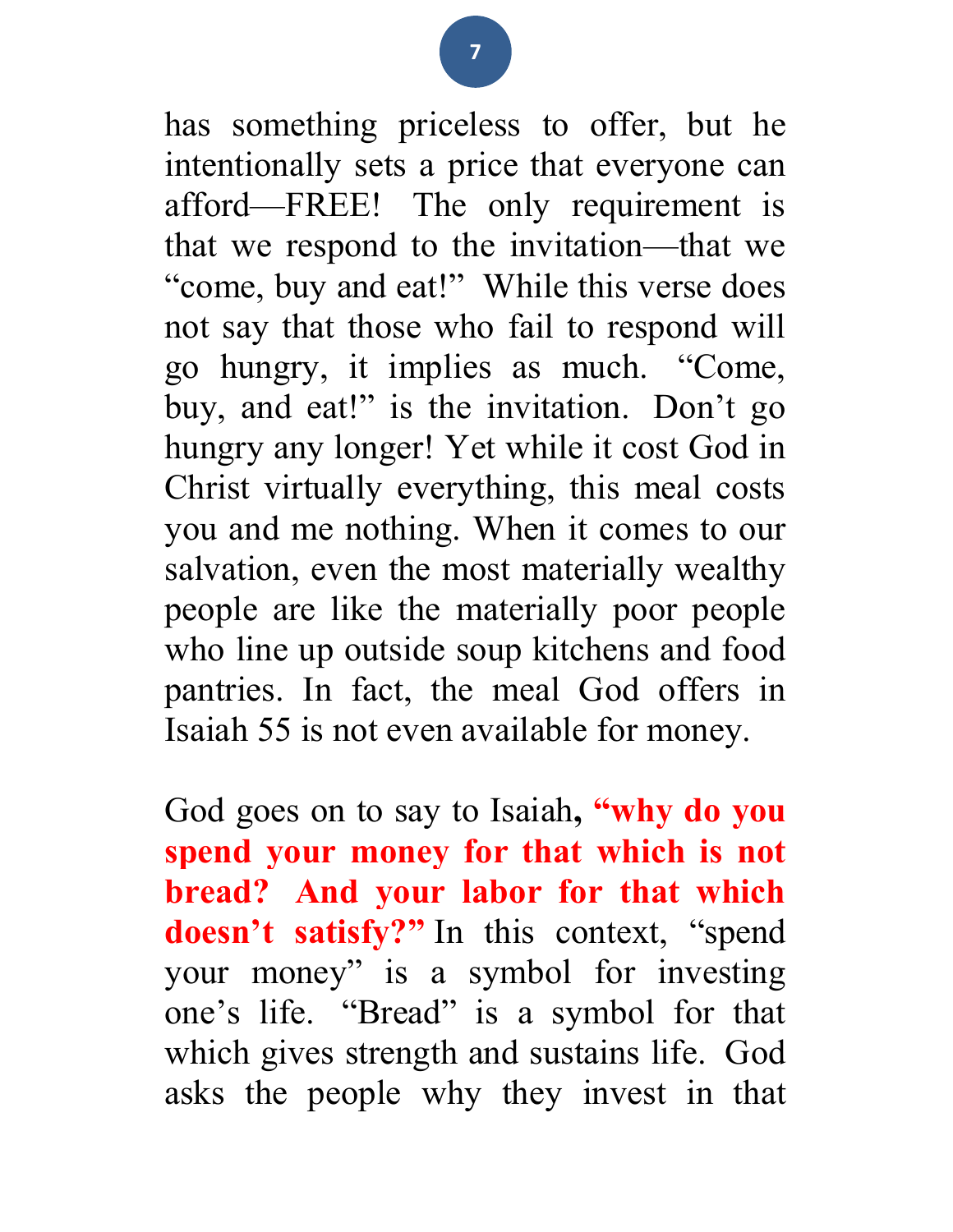which gives them no strength and has no potential to sustain their lives. Why do they invest in that which pays no dividends?

## Application

The offer is made, the provision is made, and everything is available – but we must still do some things. These are some of the things that we are being called to do this Lenten season:

- i. First, we must listen carefully. God promises elude those who will not both listen and listen carefully. It takes time, attention, and effort to listen carefully, and some are not willing to do this. Take this time in lent to listen carefully to God´s word.
- ii. Second, we must eat what is good. We grew up in Africa where obesity was a symbol of wealth and we did not know that was a sign of illness and of eating what is not good. This requires some discernment. We must